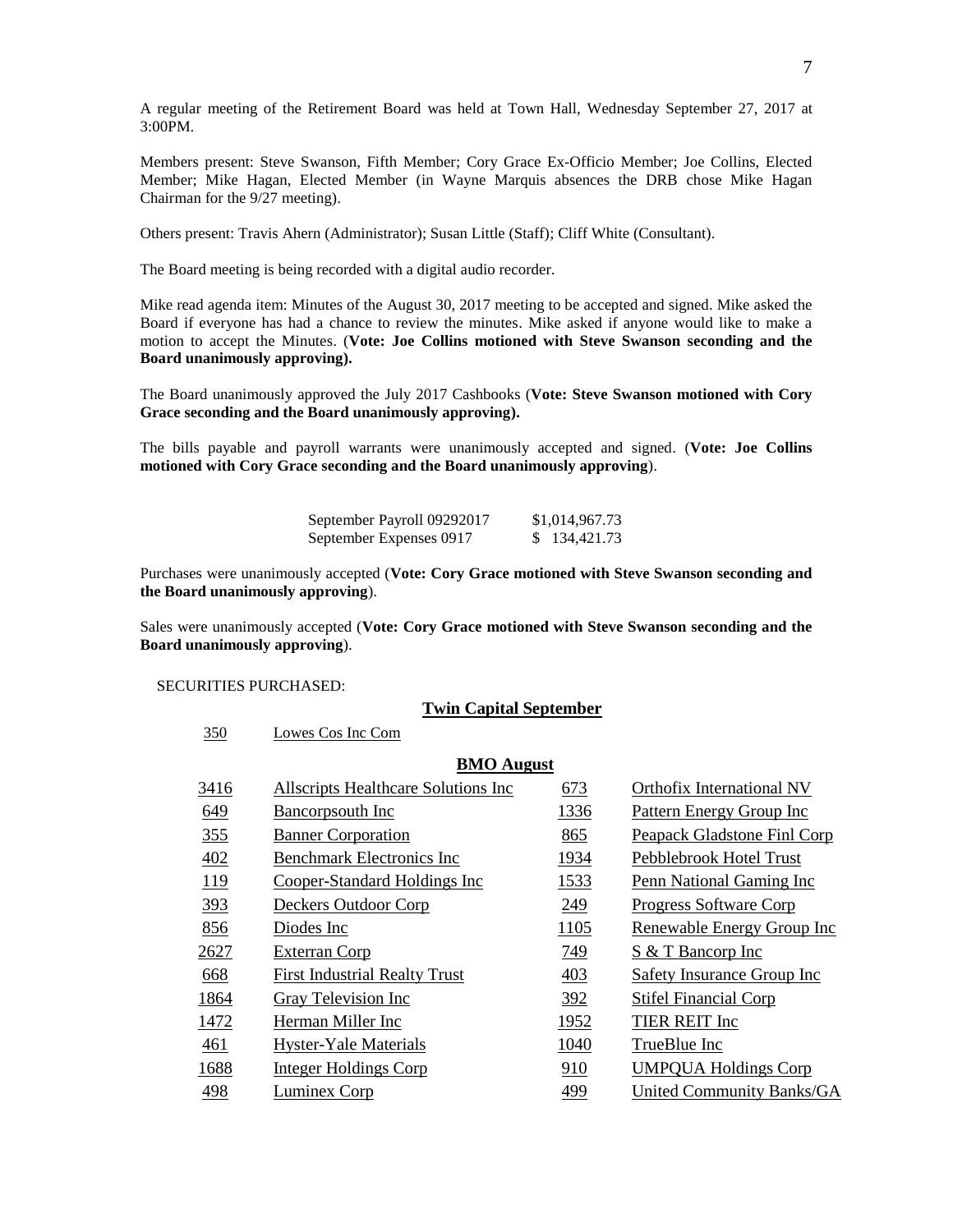| 444      | <b>Mack-Cali Realty Corp</b>     | 1400   | <b>Wabash National Corp</b>          |
|----------|----------------------------------|--------|--------------------------------------|
| 2753     | <b>MNMI Holdings Inc-Class A</b> |        |                                      |
|          |                                  |        |                                      |
|          | <b>Hillswick August</b>          |        |                                      |
| 138000   | Federal Farm Credit Bank 2.900%  | 47000  | US Treasury $4.500\%$                |
| 131000   | Medtronic Inc 3.500%             |        |                                      |
|          |                                  |        |                                      |
|          | <b>Hillswick July</b>            |        |                                      |
| 130000   | Sysco Corporation 3.250%         | 385000 | <u>US Treasury 4.500% (08/15/39)</u> |
| 554000   | US Treasury .875% (07/31/19)     | 504000 | <u>US Treasury 1.625% (08/15/22)</u> |
| 667000   | US Treasury 1.625% (10/31/23)    | 174000 | Wells Fargio Sr Unsecured 3.550%     |
| 571000   | US Treasury 1.625% (02/15/26)    |        |                                      |
|          |                                  |        |                                      |
|          | <b>Hillswick June</b>            |        |                                      |
| 146000   | Amazon.com Inc                   | 80000  | Pepsi Bottling Group Inc             |
| 129000   | <b>Bank of America Corp</b>      | 125000 | <b>Tenn Valley Auth CPN Strip</b>    |
| 105000   | JP Morgan Chase & Co             | 197000 | US Treasury 2.250% (11/15/24)        |
|          | John Sevier Comb Cycle (TVA sf   |        |                                      |
| 130231.8 | 8/32)                            | 242000 | US Treasury 1.625% (10/31/23)        |
| 149000   | <b>Microsoft Corp</b>            | 98000  | US Treasury 1.625% (08/15/22)        |
| 110000   | Occidental Petroleum Corp        | 115000 | US Treasury .0875% (01/15/18)        |
|          |                                  | 95000  | <b>Verizon Communications</b>        |

### SECURITIES SOLD:

# **Twin September**

Axis Capital Holdings

# **BMO August**

| 1165  | Amerisafe Inc                             | 2237        | Interface Inc             |
|-------|-------------------------------------------|-------------|---------------------------|
| 9153  | Amkor Technology Inc                      | 5349        | Investors Bancorp Inc     |
| 3355  | Barnes & Noble Education Inc              | 1446        | Molina Healthcare Inc     |
| 343   | Brink's Co                                | <u>1663</u> | Myr Group Inc             |
| 518   | <b>Chart Industries Inc.</b>              | 2078        | Pharmerica Corp           |
| 1782  | Del Frisco's Restaurant Group             | 5410        | <b>RLJ</b> Lodging Trust  |
| 5476  | DHI Group Inc                             | 404         | Rush Enterprises Inc-Cl A |
| 1,441 | <b>Enterprise Financial Service</b>       | <u>1557</u> | Sanmina Corp              |
| 377   | <b>Global Brass &amp; Copper Holdings</b> | 206         | Selective Insurance       |
| 1296  | Insight Enterprises Inc.                  |             |                           |

#### **Hillswick August**

|               | CHMRV 1997-A B Chase Manhattan  |        |                               |
|---------------|---------------------------------|--------|-------------------------------|
| 83.15         | RV Owner Trust                  | 105000 | US Treasury 4.500% (08/15/39) |
| <u>145000</u> | US Treasury 1.625% $(02/15/26)$ |        |                               |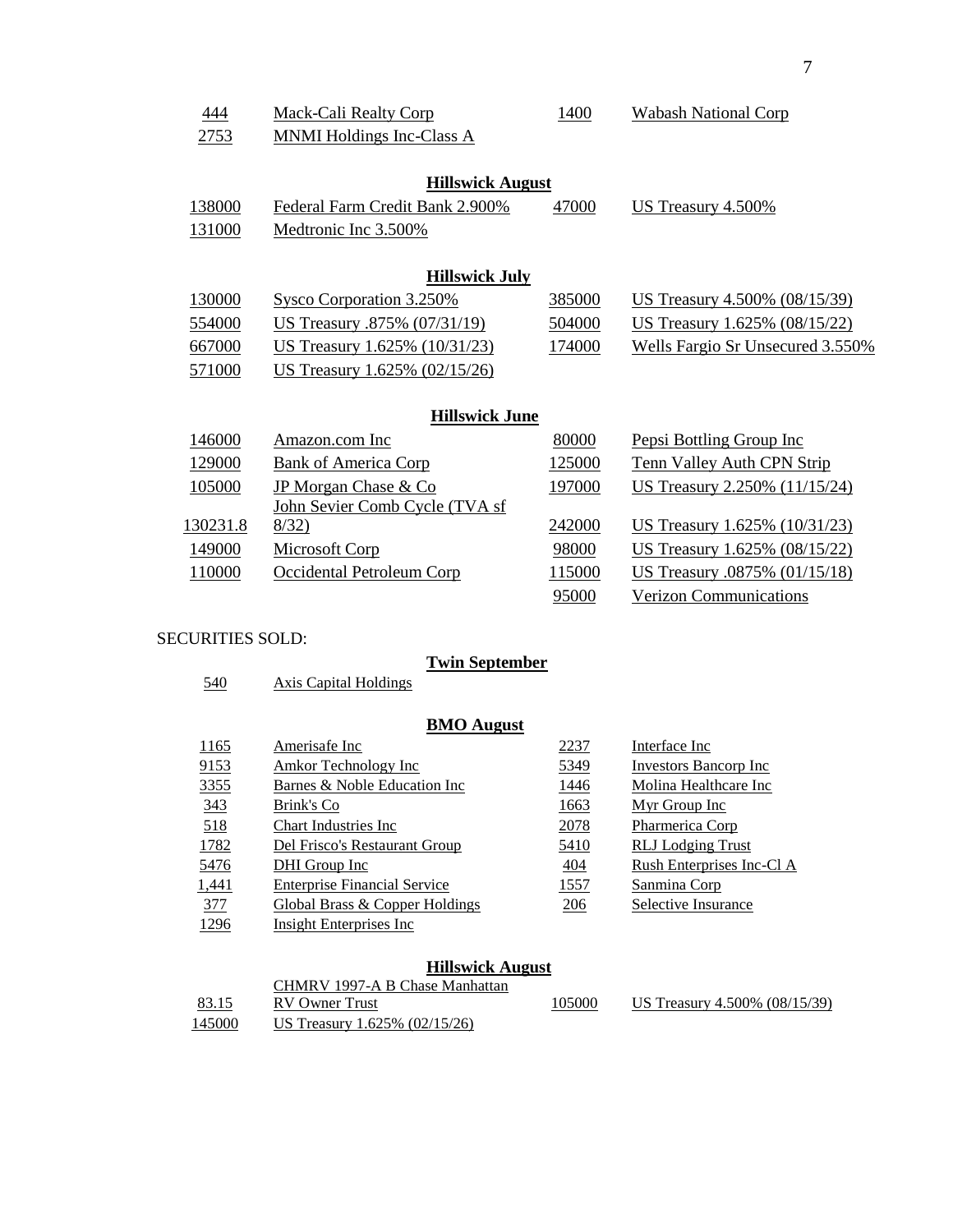|           | 111119771VIX U WI             |        |                                         |
|-----------|-------------------------------|--------|-----------------------------------------|
|           | Comm 2015-CR27 B Comm         |        |                                         |
| 20000     | Mortgage Trust                | 255000 | US Treasury 1.375% (12/15/19)           |
| 235000    | US Treasury 2.875% (11/15/46) | 179000 | US Treasury 2.250% (11/15/2024)         |
| 219000    | US Treasury 2.750% (11/15/42) | 136000 | US Treasury 1.625% (02/15/26)           |
|           |                               |        |                                         |
|           | <b>Hillswick June</b>         |        |                                         |
|           | Carmax 2016-3B Auto Owner     |        |                                         |
| 75000     | Trust                         | 161000 | US Treasury 1.625% (10/31/23)           |
|           | Comm 2013-CR11 B Comm Mtge    |        |                                         |
| 25000     | Trust                         | 443000 | US Treasury 2.250% (02/15/27)           |
|           | Federal Home Loan Mtge Corp   |        |                                         |
| 214736.42 | Pool G07106                   | 263000 | US Treasury 2.250% (11/15/24)           |
| 206577.11 | FNMA Pool AR4198              | 36000  | US Treasury 2.750% (11/15/42)           |
|           | UBS Commercial Mortgage 2012- |        |                                         |
| 20000     | C1B                           | 114000 | US Treasury 2.875% (11/15/46)           |
| 196000    | US Treasury .0875% (01/15/18) | 70000  | WFRBS 2012-C7 B Commercial Mtge Trust   |
| 130000    | US Treasury 1.375% (01/15/20) | 15000  | WFRBS 2013-C15 B Commercial Mtge Trust  |
| 145000    | US Treasury 1.375% (12/15/19) | 90000  | WFRBS 2014-C21 AS Commercial Mtge Trust |
|           |                               |        |                                         |

 **Hillswick July**

Andrew Wellington, CIO and Gary Faccenda Managing Director of Lyrical Asset Management updated the Board on portfolio performance. Gary reviewed Lyrical's philosophy and investment strategy. He explained they invest in approximately 33 large and mid-cap companies that are selected from the top 1,000. They look for companies that are deeply undervalued and are also quality businesses. He advised they are a pure bottom up strategy. He explained their philosophy is to accumulate wealth for the future with a goal of  $a +5 - 10\%$  return overtime. Cliff asked how far they anticipate going before they close the fund to new money? Gary answered they are looking at a cap of \$20 to \$25 Billion. Andrew reviewed the holding within the fund. Travis commented they seem to hold a lot of .com companies. Andrew explained they look for good values. They hold 33 stocks made up of 27 different industries. Those 27 industries can hold three stocks, providing for diversification to reduce volatility. Steve asked how often the names change? Andrew explained approximately four names move in/out in a year. Steve asked if there was any magic to 33 being the number of stocks owned. Andrew said 30 would be the optimal number but the 33 number goes back to the original fund being equally weighted. He explained they feel they are very excited with what they see as Lyrical being well positioned. The Board thanked them for their time and efforts.

The Board unanimously approved the membership of **Georgiann Bonaventura**, Teacher Aide with Riverside School, start date 9/5/2017 (new position); **Anne Ezepek**, Teacher Aide with HRMS, start date 9/5/2017 (N/A); **Tammy Brooks**, Teacher Aide with Highland School, start date 9/5/2017 (replaces Denise Halloran); **Tracy Crocker**, Teacher Aide with Riverside School, start date 9/5/2017 (changed to full-time); **Kylie Homem**, Teacher Aide with DHS, start date 9/5/2017 (replaces Dillion McTiernan); **Sara Duzz**, Teacher Aide with Highlands School, start date 9/5/2017 (N/A); **Brian Trefry**, Teacher Aide with Riverside School, start date 9/5/2017 (replaces Shawna Hasty); **Dominique Masse,** Teacher Aide with Riverside School, start date 9/5/2017 **(**replaces Chelsie Boudreau); **Mark Servello,** Teacher Aide with Riverside School, start date 9/5/2017 (replaces Casey Mucci); **Katie Marie Sullivan**, Teacher Aide with DHS, start date 9/5/2017 (replaces Jordan Ciaramitaro); **Grace Campbell**, Teacher Aide with DHS, start date 9/5/2017 (replaces Josh Guerin); **Krystal Firicano**, Teacher Aide with HRMS (all year), start date 10/2/2017 (replaces Dan Byrne) **(Vote: Joe Collins motioned with Cory Grace seconding and the Board unanimously approving).**

The Board noted with sympathy the passing of **Christ J. Bouras,** retired Police Chief, died 9/13/2017; Retiree Jack Schmidgall's wife **Kathleen Schmidgall**, died 9/4/2017 – "pop up" to Opt A.